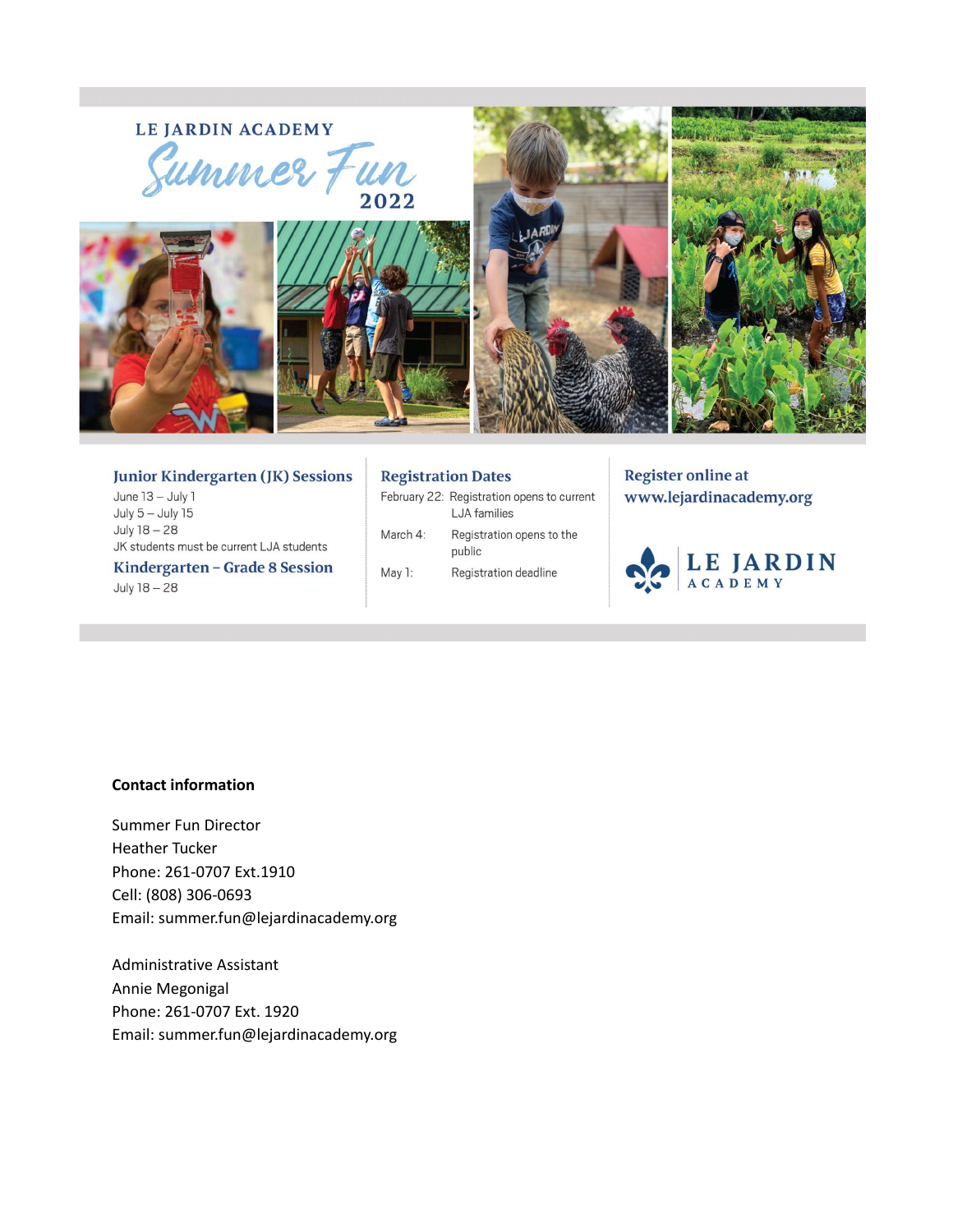# **Philosophy**

Our goal is to offer a recreational program in a fun, enriching, and safe environment. Children have the opportunity to play, explore and create, discover new places, and establish friendships.

# **Eligibility**

Students entering K – Grade 8 are eligible to enroll in the Summer Fun program with priority registration for LJA families and those who are registered in our Summer School Program. The Junior Kindergarten Summer Fun program only accepts current LJA students entering JK in the Fall. Junior Kindergarten boys must be four years of age by June 30 and girls must be four by August 31. Students entering our Pre-Kindergarten program are not eligible.

# **Dates**

For the Junior Kindergarten, we offer three enrollment sessions, and Grade K-8 we offer one session.

| Session     | <b>Enrollment Option</b>                    | <b>Eligible Grades</b> | Location                     |
|-------------|---------------------------------------------|------------------------|------------------------------|
| Session I   | June 13 - July 1, 2022<br>(Closed June 20)  | JK                     | Junior Campus                |
| Session II  | July 5 - 15, 2022<br>(Closed July 4)        | JK                     | Junior Campus                |
| Session III | July 18 - July 28, 2022<br>(Closed July 29) | JK<br>$K-8$            | Junior Campus<br>Main Campus |

## **Hours**

We offer two enrollment options: 6:45 a.m. - 2:30 p.m. and 6:45 a.m. - 5:45 p.m. When registering for the later pick -up it will be as an Extended Day add on (2:30 - 5:45 p.m.)

Students should arrive by 8:30 a.m. on non-excursion days and ½ hour prior to scheduled departure times on excursion days (see calendars). Students who arrive before 8:00 a.m. will report to Early Care in the Wang at the main campus and in the classroom at the preschool.

Please observe the pickup times of 2:30 p.m. and 5:45 p.m. A penalty of \$20.00 is assessed for each ten-minute increment past the pickup time for both 2:30 p.m. and 5:45 p.m. dismissal. No child is permitted to leave with anyone other than a parent or authorized person, 15 years or older, unless the school has been notified in advance.

## **Location**

Summer Fun for Junior Kindergarten is located at the Junior School campus at 1004 Kailua Road, on the grounds of St. John Lutheran Church in Kailua.

Summer Fun for Grades K – 8, the Summer Fun office, and the Business Office is located at the main campus at 917 Kalanianaole Highway in Kailua.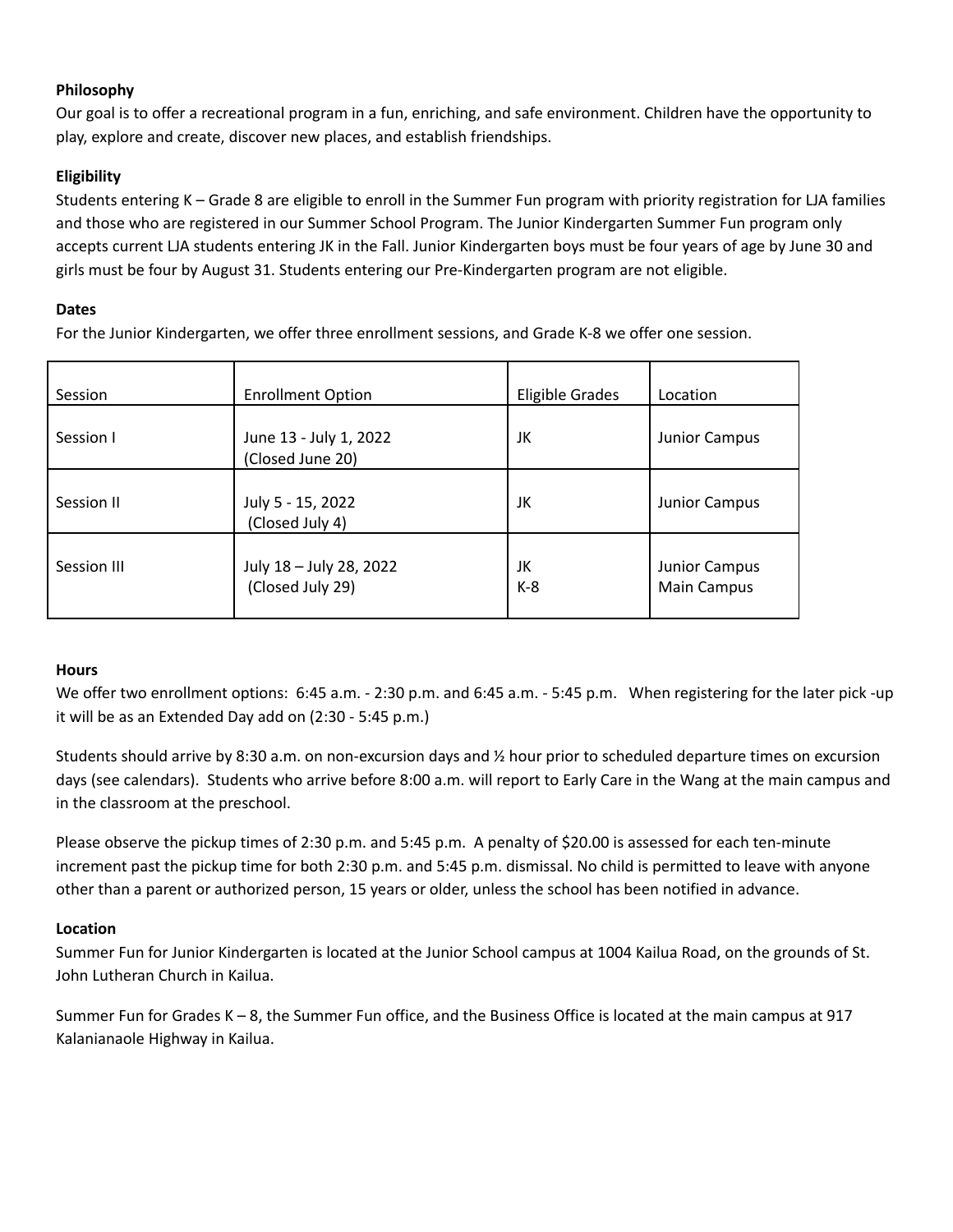#### **Registration**

Priority is given to the students of Le Jardin Academy, with early registration starting on February 22, 2022. Registration for Grades K-8 is open to the public on March 4, 2022 at 9:00 a.m. Junior Kindergarten enrollment is open only to registered Le Jardin Academy students.

We encourage parents to sign up as soon as possible, as space is limited and enrollment is first come, first served. Please complete one registration form per child. Reservations are not accepted by phone, fax, or email. Last day to register for all students is May 1, 2022.

After you have completed the registration form you will be able to view your account which indicates sessions, payments and your waitlist status at any time by logging in to the summer fun portal via the link. Detailed program information is emailed/mailed one month prior to the start date. Schedules, calendars, waivers could be included in these emails.

Students will be automatically added to a waitlist if a class is full. The Summer Fun office will contact you if your child is promoted to the class by email. Once notified we allow 24 hours to make a payment or deposit before placing your child back on the waitlist.

Tuition is due at the time of registration. Partial refunds in lieu of a deposit will be considered between February 22 - April 22. Refunds of 50% will be issued April 23- May 1. No refunds will be issued after May 1, 2022. Please note Summer Fun and Summer School programs are two separate programs.

#### **How To Register**

1. A link will go live on the LJA Summer Fun website on February 22, 2022 at 4 p.m. (for LJA Students) & March 4, 2022 (for non-LJA students). One form per child. It is important that your family receives all communications from our student database. Please look for an email invite that will land in your inbox if you would like communications at this email address. The invitation looks like this:

## From: **Le Jardin Academy Summer Programs via SchoolDoc <[noreply@schooldoc.com>](mailto:noreply@schooldoc.com)** Subject: **SchoolDoc Invite for** *your child's name* **at Le Jardin Academy Summer Programs**

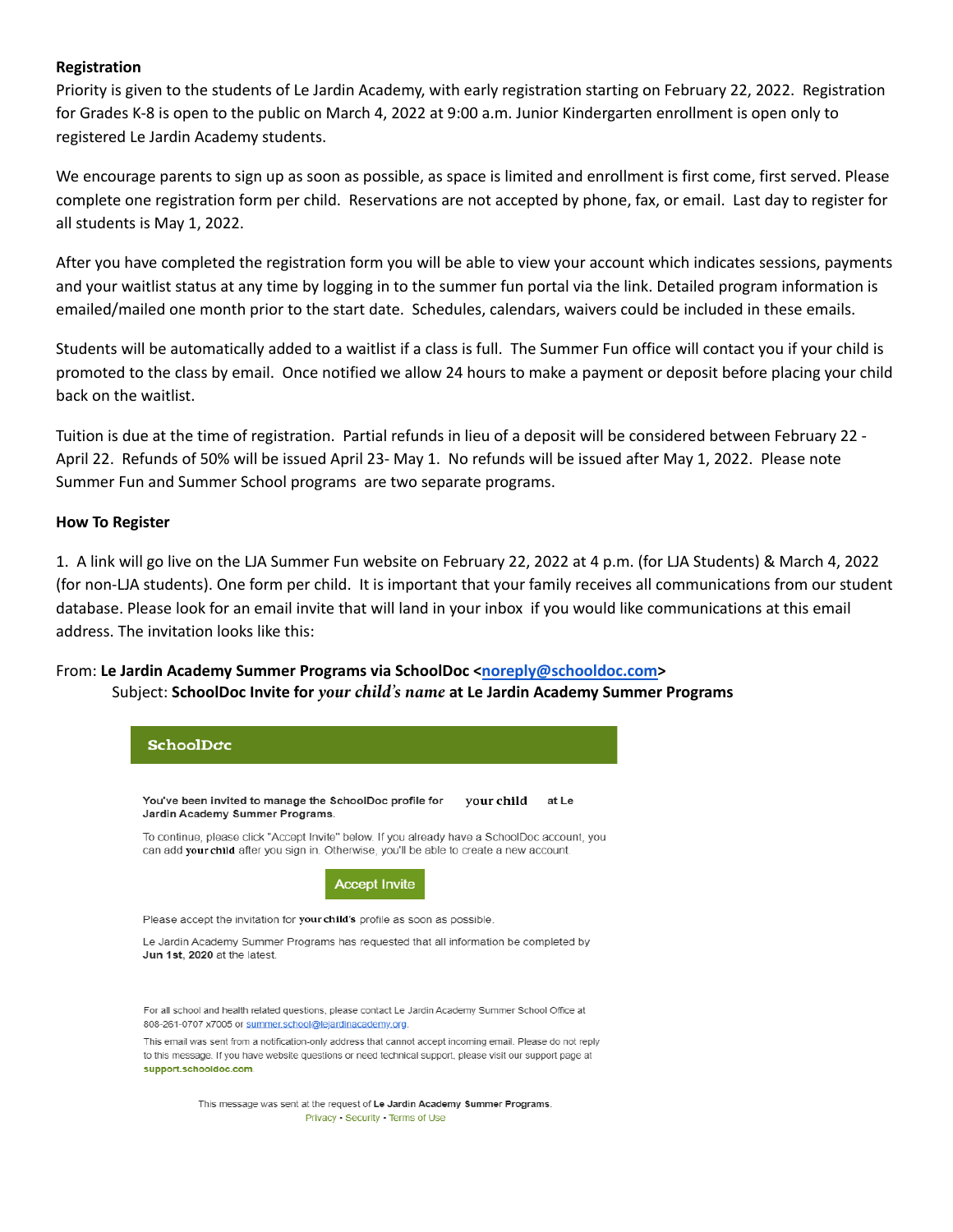Student info/Health form - Please complete all forms in order to complete the registration process. Required information includes: Emergency contact persons & authorized to pick up (minimum 2 people), phone numbers, pertinent medical information, swimming authorization. If the child lives out of state, we will accept non-Hawaii residents for the student's emergency contacts. Students who require medication must be provided by the parents in the original package with written instructions and a signed "Medication Form" prior to the start of Summer Fun.

Waivers - Waivers will be provided in the Parent's informational email and on the website one month prior to the start date. Parents must submit signed waivers for their child to participate in the following, but not limited to, Kualoa Ranch Secret Island, I-Trampoline, Kroc Center. Check grade calendars for waivers needed.

For Out-of-State and International Students - The following things are needed before the first day of Summer Fun. Please keep in mind these requirements are set by the State of Hawaii and are required for all Hawaii Schools.

No TB, No admittance. A certificate of TB examination must be presented prior to first attendance at a Hawaii school. A student may not attend school without a valid TB certificate.

- The student's primary physician needs to sign the "Student's Health Record" (see Form 14, second to the last page).
- We do not require academic records or academic visas for the Summer Fun program.

Any waivers or forms can be submitted in three ways:

- Filled out on summer fun website
- Email to [Summer.fun@lejardinacademy.org](mailto:Summer.fun@lejardinacademy.org)
- Mailed to the Summer Fun office: Le Jardin Academy, Attention: Summer Fun Office, 917 Kalanianaole Hwy., Kailua, HI 96734
- Dropped off at the Front Desk

## **Early Registration**

The Summer Fun Registration Form will open for current LJA students on February 22 at 4 p.m. and on March 4 at 9 a.m. for non-LJA students (HST). Since our program has limited availability, we want to make registration as fair as possible. If any visting-LJA families sign up before March 4th (4 pm HST), we will wait 24 hours after the 4th to register. Please note priority will go to students enrolled in our Summer School Program and Le Jardin Academy Families.

## **Withdrawals**

Withdrawals will result in a forfeit of the Deposit. Deposits are non-refundable. Withdrawals after full payment is made but made seven days prior to the start of the program will be eligible for a 50% tuition refund.

## **Student's Health Record/ Summer Fun Student Information**

Summer Fun student information is required to register. For out of state or international students physical examinations and TB clearances done within 12 months of the first day of attendance are required (Form 14). Failure to do so and your child will not be able to attend or participate in our program.

## **Discipline**

Le Jardin Academy believes in a caring attitude in working with the students and parents on discipline issues. Parents are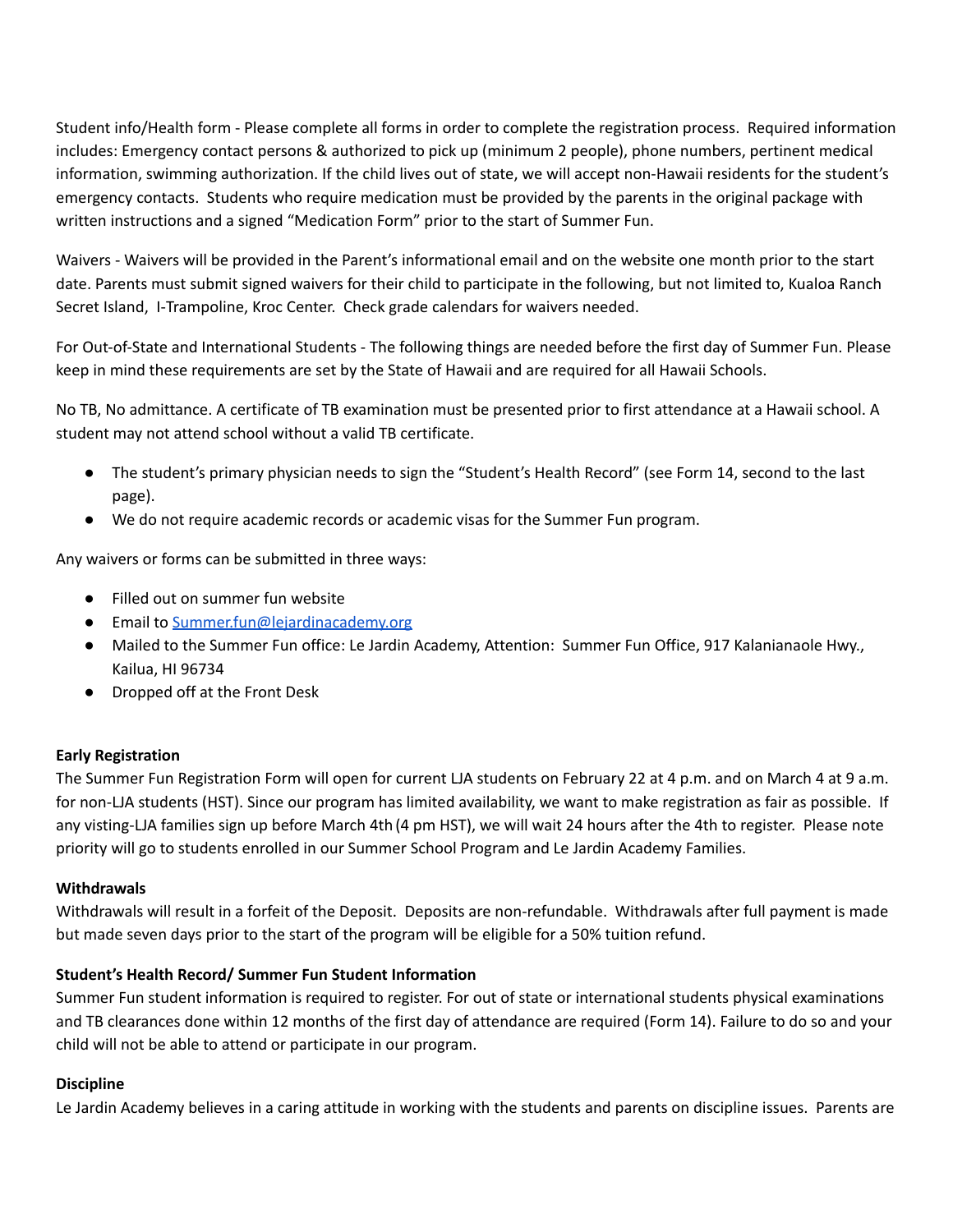notified of student misconduct and problem resolution. Our school, however, is not equipped to deal with students with severe behavior problems, and these students will be asked to find alternative summer programs. Refunds will not be provided.

# **Sign In/Out**

Teachers will escort your child to rooms and they will be signed in and out by Teachers. Main campus drop is the loop and Junior campus is the courtyard. Daily wellness screening is required. Parents are not allowed on campus per COVID Procedures.

We are only allowed to release your child to whoever is on the "Authorized to Pick Up/Emergency Contact" List. Parents can add people to the list by emailing the Summer Fun office the person's first & last name, relation to the child (i.e: family friend, uncle, coach, etc), and contact information. We only accept email authorizations. No phone calls or texts.

Please be prepared to provide a valid photo ID when picking up a student. Teachers reserve the right to not only ask for an ID but also have the right to not allow a student to go home with an unauthorized adult.

## **Snacks and Lunch**

JK students bring lunch and drink daily. Please have your child bring a reusable water bottle every day to school. Nutritious morning and afternoon snacks are provided.

Grades K- 8 students should bring a morning snack, lunch, and drinks daily unless otherwise specified in the calendars. Use of an ice pack to keep food at a cool temperature or a thermos for hot food is recommended, as there is no refrigerator or microwave available. We strongly discourage food with high sugar content. Candy is not allowed. Please have your child bring a reusable water bottle every day to school. LJA provides a nutritious afternoon snack to Grades K – 8 students enrolled after 2:30 p.m.

#### **Nap Time**

JK students will have a daily naptime. Non-nappers rest on the mat for 30 min and then may do quiet activities. Please bring a nap mat every day and take home to wash daily. K students do not nap but we have a quiet time for them to rest if needed.

## **Events Calendars**

Students will enjoy a variety of activities on and off campus(Pending COVID restrictions). For detailed information on field trip dates, fun activities, and special guest entertainers, please look at our Events Calendars. These calendars will let parents know when not to bring home lunch and what to bring to school (i.e.: swimsuits, running shoes, etc). These calendars are on school doc registration under course descriptions and are sent out by email one month prior to the start of the program.

## **Excursions(Postponed per DHS COVID regulations)**

Covered footwear must be worn on all excursions. Slippers are permitted on beach excursions only.

Student drop-offs or pick-ups at excursion sites are not permitted under any circumstance based on state licensing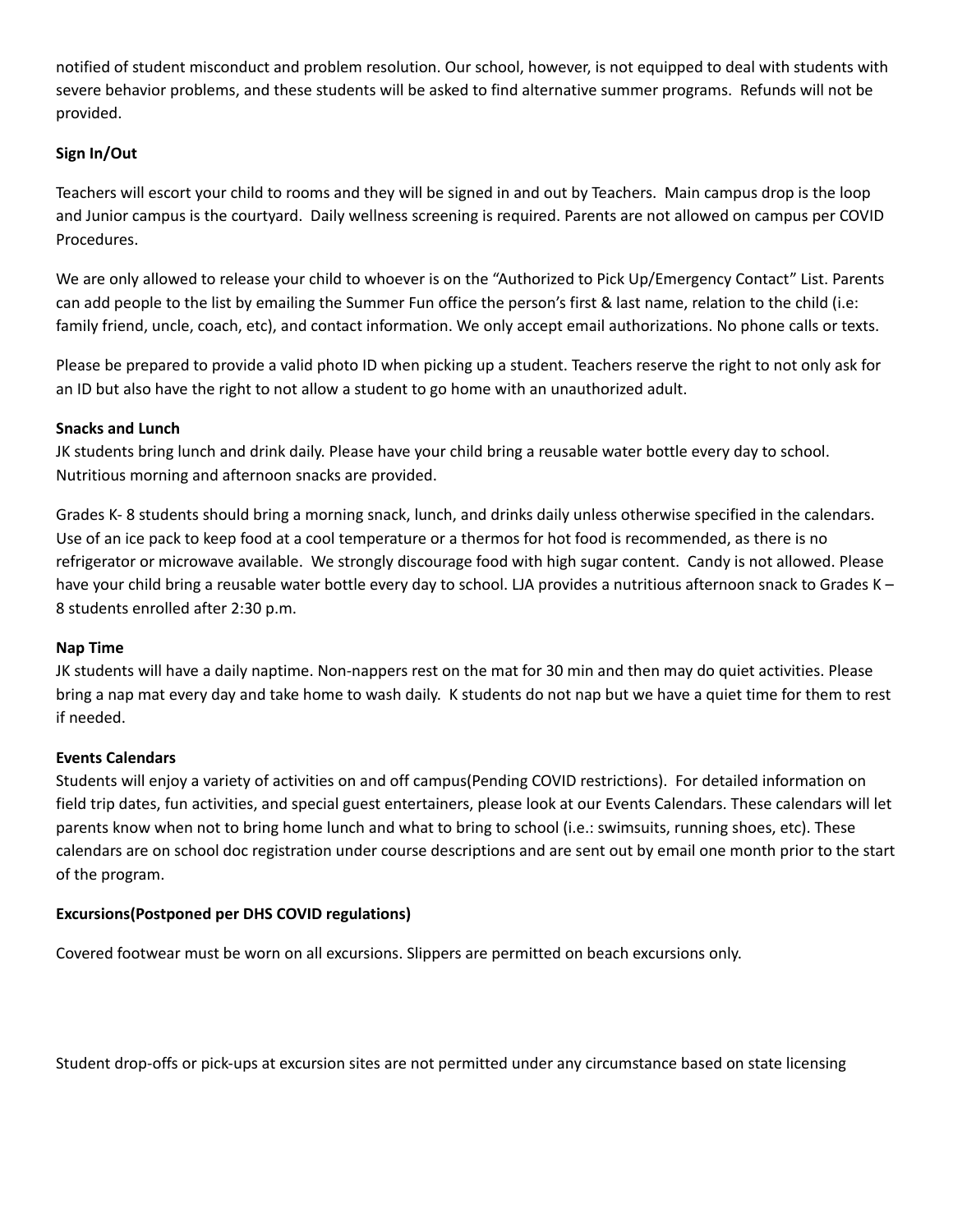requirements. Students travel to and from excursions by bus. Students remain with LJA for the duration of the outing. If you can assist as a chaperone, please contact the Summer Fun office.

Students should arrive on campus ½ hour prior to scheduled departure time or by 8:15 a.m. whichever time is earlier. Students are not allowed to bring cash to any excursions. Excursions may be canceled in inclement weather. While every effort is made to reschedule, no guarantees can be made.

Some excursions require signed waivers. Please turn in waivers to the Summer Fun office prior to the excursion. Failure to submit a waiver, the student will be asked to not participate and come back to school when we return from the excursion.

## Afternoon Activities

Students, who are staying after 2:30 pm, will enjoy a variety of special afternoon activities including: cooking, gardening, bingo, movies, music, games and skills, outdoor art. Please check calendars for specific activities.

# **Activities and Excursions (Per COVID) - Excursions/Activities may differ**

- Aiea Bowl: Generally, this excursion is for the older students from 3<sup>rd</sup> and up. Under black lights, students will attempt to bowl for a turkey. Some lanes will have gutter guards.
- Beach: Students enjoy a morning of sand and water play, within designated boundaries and under the supervision of Le Jardin Academy certified lifeguards, at, but not limited to, Waimanalo Beach, Magic Island, Kailua Beach Park, or Kualoa Ranch Secret Island.
- Bishop Museum: Students will get to see a Volcano explode, a planetarium show, the Hawaiian Hall, and a traveling exhibit. Every summer, Bishop Museum has a "traveling exhibition," which we always attend. Exhibition to be announced.
- The Children's Discovery Center: Grades JK K students will "Explore! Discover! Imagine! [and] Dream!" through the many interactive exhibits, where they will be able to pretend to be a Hawaiian Air Pilot, a Farmer, a Doctor, a Thespian, and many more.
- Computer Lab/STEAM/Lego Robotics/Coding: Grades 1 8 students visit the computer labs once or twice a week to play games on the Internet and educational apps. STEAM, Lego Robotics, and coding activities will be provided on various days that students will have the option to experiment with.
- Cooking: Once a week, the JK-K students participate in a cooking project, which they enjoy as their morning snack. Grades 1 – 8 students cook on various dates after 3:00 p.m. These cooking projects are bite-sized nutritious snacks.
- Father's Day Event: something special for the dads!
- Fun Swim: Grades 1 8 students enjoy one hour of recreational swimming, once or twice a week, at LJA's salt water pool. This activity is for swimmers only. A lifeguard will assess all new and incoming Grade 1 student's swimming ability. Parents must indicate whether their child is water safe and has permission to participate using the Student Information form.
- Water Fun: JK K students will enjoy wading pools, water tables, sprinklers, and other fun water activities once a week.
- Gardening: Students care for our herb and vegetable gardens. They will harvest the produce and create yummy snacks like kale chips, corn on the cob and salsa!

Glow Putt Mini Golf: Grades K – 8, students will have the chance to play golf in the "dark." The dark light will illuminate anything white and bright neon.

iTrampoline: Generally, iTrampoline is from students in Grades 3 and up. Similar to 808 Bounce, students will have the chance to jump off the walls, literally. This place is wall to wall huge trampolines, where students can